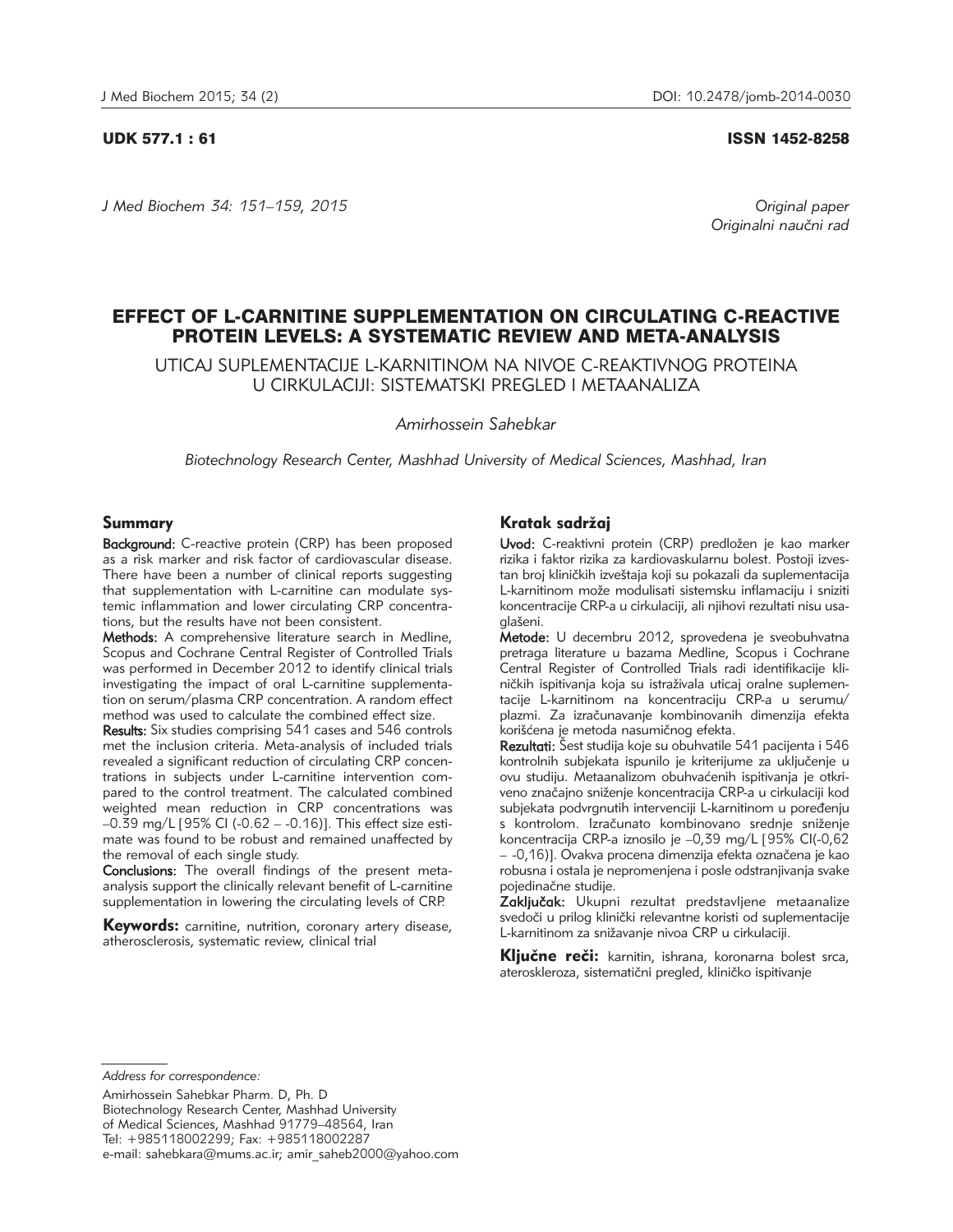# Introduction

Atherosclerosis is the cornerstone of the pathogenesis of cardiovascular disease (CVD) and its complications. Recent advances in basic research have provided compelling clues to the pivotal role of inflammation in the development and progression of atherosclerosis (1). In parallel, there is a large body of evidence indicating a heightened state of systemic inflammation in patients with CVD. Nearly all the known risk factors for CVD such as dyslipidemia, hypertension, diabetes, obesity and infection are influential in triggering the inflammatory response during atherosclerosis (2). However, the central role pertains to the oxidatively modified lipoproteins, in particular low-density lipoprotein (LDL). Given the established role of inflammation in all stages of atherogenesis, antiinflammatory therapy has been suggested as a promising approach to lower the concentrations of atherogenic inflammatory mediators and cover the substantial residual risk following conventional lipid lowering therapy (2).

CRP is a 206 amino acid pentraxin-like acutephase protein which is synthesized by hepatocytes in response to inflammation (3). CRP could be regarded as one of the best known biomarkers of systemic inflammation. Elevated circulating levels of CRP have been suggested to serve as an independent and strong predictor of CVD and atherothrombotic events (4). Recent evidence has suggested that CRP is not only a CVD risk marker, but also has a direct role in the development of vascular damage and CVD outcomes. Findings of the JUPITER (Justification for the Use of Statins in Primary Prevention: an Intervention Evaluating Rosuvastatin) trial have revealed a tight association between the degree of CRP reduction and corresponding decrement in CVD risk (5). Therefore, reduction of CRP concentrations is regarded as an effective approach for both primary and secondary prevention of CVD and its complications. Heretofore, only a few therapeutic options have been identified for the purpose of serum CRP reduction. Among these, inhibitors of 3-hydroxy-3-methylglutaryl coenzyme A reductase – known as statins – have been the most effective class of drugs (6, 7). According to the American College of Cardiology Foundation/American Heart Association (ACCF/AHA) guideline for assessment of cardiovascular risk in asymptomatic adults, statin therapy is indicated for persons with LDL-C levels < 2.59 mmol/L but elevated CRP. Nevertheless, successful CRP reduction may not be achieved in patients who are refractory to the effects of statins or those who are intolerant of statins. Therefore, it would be ideal to introduce novel agents, preferably of natural origin, that could lower CRP, and on the other hand have a wide safety margin that allows their chronic supplementation. Such safe CRP-lowering agents may also be used as an adjunct to statins in order to achieve stronger reductions in CRP levels.

Carnitine  $(L-\beta-hydroxy-y-N-trimethylaminobu$ tyric acid) is a vitamin-like nonprotein nutraceutical primarily biosynthesized in the liver and kidney from the amino acids lysine and methionine (8). Due to its chiral structure, carnitine has two stereoisomeric forms: D and L. However, only the L isomer is known to be essential for human and animal health and possess biological activity, while the other isomer is biologically inert. The main physiologic role of L-carnitine is involvement in fat and energy metabolism by mediating the transport of long-chain free fatty acids across the mitochondrial membrane for  $\beta$ -oxidation (9). Aside from this leading task, L-carnitine supplementation has been reported to be associated with several health benefits such as regulation of carbohydrate metabolism and insulin sensitivity, mitigation of lipid peroxidation and oxidative stress, and enhancement of the immune system and spermatogenesis (10–14). Carnitine is also endowed with several cardioprotective properties (15–17). Several clinical trials have indicated the favorable impact of L-carnitine supplementation in the modulation of CVD incidence and mortality (16–18). However, it remains unclarified if mitigation of systemic inflammation plays a role in these beneficial properties of L-carnitine.

Thus far, there have been scattered reports in different patient groups on the impact of oral supplementation with L-carnitine and its analogues on the circulating levels of CRP (19–26). While the overall balance in the findings of conducted trials favors the efficacy of L-carnitine, some negative reports make the judgment inconclusive. This controversy in findings necessitates conducting a systematic review of literature and a meta-analysis of the published studies to clarify if oral consumption of L-carnitine could lower the circulating levels of CRP.

# Methods

### *Search strategy*

This study was designed according to the guidelines of the preferred reporting items for systematic reviews and meta-analyses (PRISMA) statement (27). A systematic literature search for English-language articles was performed in the following databases from inception through December 2012: PubMed-Medline (http://www.ncbi.nlm.nih.gov/pubmed) and SCOPUS (http://www.scopus.com) and the Cochrane Database of Systematic Review published (http://www. cochrane.org). Databases were searched using the following terms: (carnitine OR L-carnitine OR acetyl-L-carnitine OR »acetyl L-carnitine« OR propionyl-Lcarnitine OR »propionyl L-carnitine«) AND (C-reactive protein OR CRP OR hsCRP OR hs-CRP). The wild-card term  $*\ast$  was used to increase the sensitivity of the search strategy.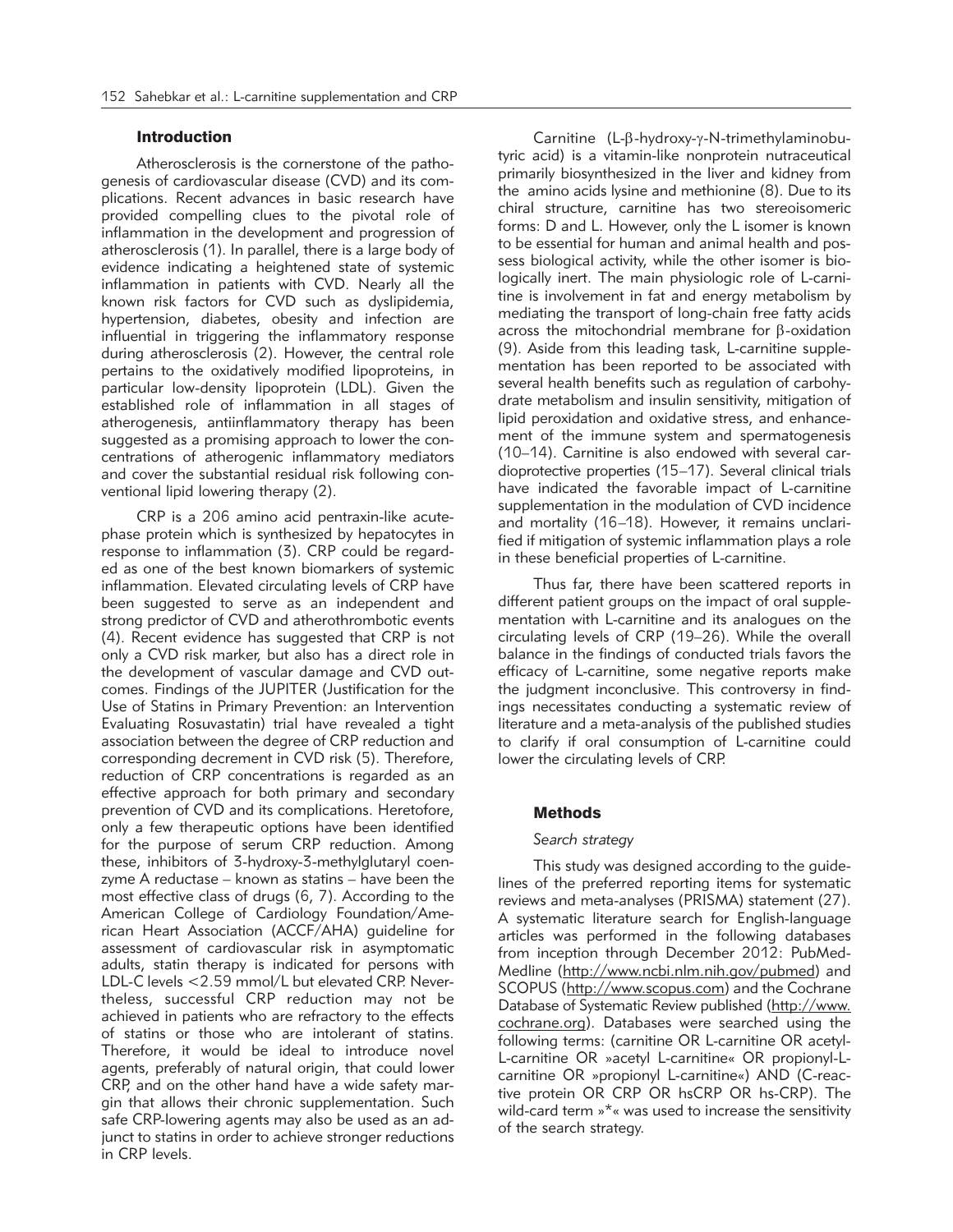### *Study selection*

Studies were included if they fulfilled all of the following criteria: (1) an intervention study using Lcarnitine or its analogues as main or adjunctive therapy, (2) controlled design: drug- or placebo-controlled parallel or cross-over randomized trial, (3) study design consisted of random allocation of study participants to L-carnitine or control treatment, and (4) reported mean/median and SD/SE/IQR of serum/plasma CRP in both intervention and treatment groups at baseline as well as at the end of trial. Studies were excluded if they were: (1) a review article or meeting/conference paper; (2) were not of a clinical design; or (3) administered L-carnitine via the intravenous route.

#### *Data extraction*

Aside from baseline and post-trial CRP concentrations, data on the study location, publication year, population size, type of intervention, administered daily dose of carnitine, duration of supplementation, control group allocation, age, gender, smoking habit and serum/plasma levels of glucose, total cholesterol, LDL-cholesterol (LDL-C), high-density lipoprotein cholesterol (HDL-C) and triglycerides were extracted from all retrieved articles.

# *Assessment of risk of bias in included studies*

A methodological quality assessment of the included studies was carried out by employing the Jadad score level-of-evidence rating for randomized controlled trials (28). Jadad scale ranges from score 0 to 5, with higher scores indicative of better quality. The items for quality assessment in the Jadad scale include randomization, blinding, and description of withdrawals and dropouts. Using this scale, the overall quality of a trial could be classified as low (Jadad score of  $\leq 3$ ) or high (Jadad score of 4 or 5).

## *Statistical analysis*

Meta-analysis was conducted using the Cochrane Program Review Manager version 5.1. Blood CRP levels were collated in mg/L. A multiplication by 0.0259, 0.0113 and 0.0555 was used to convert cholesterol (total cholesterol, HDL-C or LDL-C), triglyceride and glucose levels expressed in mg/dL into mmol/L, respectively. Standard deviations at one time point were calculated with the formula  $SD =$ SEM × square root *n* (SEM: standard error of the mean, *n*: number of participants). Standard deviations (SDs) of the mean difference were calculated using the formula: square root  $[(SD<sub>pretreatment</sub>)<sup>2</sup> +$  $(SD_{\text{posttreatment}})^2 - (2R \times SD_{\text{pretreatment}} \times SD_{\text{post}})$ treatment)], assuming a correlation coefficient (R) = 0.5 (29). For studies in which serum/plasma CRP levels were determined in multiple intervals, data from the last time point was used as the post-trial value in analyses.

For parallel and cross-over trials, net changes in measurements were calculated as follows: (measure at end of follow-up in the L-carnitine group  $-$  measure at baseline in the L-carnitine group)  $-$  (measure at end of follow-up in the control group − measure at baseline in the control group). Due to the inter-study heterogeneities regarding design, underlying disease and age of recruited participants, and L-carnitine dosage and supplementation duration, quantitative data synthesis was performed using a random effect approach with the inverse variance weighting method. In order to evaluate the influence of each study on the overall effect size, a sensitivity analysis was conducted using the one-study remove approach (30).

#### **Results**

#### *Summary of included studies*

Following the database search and removal of duplicate articles, a total of 110 articles were identified and subjected to initial screening. Thirteen articles were provisionally selected for further full-text evaluation. Out of these 13 publications, 6 met the inclusion criteria and were used for data extraction (19–24). The reasons for the exclusion of the remaining 7 articles were being not original (*n*=2) (31, 32), investigation of intravenous L-carnitine (*n*=2) (18, 33), publication in languages other than English (*n*=2) (34, 35), and lack of sufficient data on serum CRP status (*n*=1) (36) *(Figure 1).* 

# *CRP measurement*

Measurement of serum CRP was carried out using either the particle-enhanced immunoturbidimetry (19–21) or enzyme-linked immunosorbent assay  $(22-24)$ .

#### *Study characteristics*

The pooled population of included studies comprised 1087 individuals, of which 541 were classified as the case group and 546 as the control group. Three studies were conducted in diabetic or prediabetic patients (19, 20, 22), 2 studies in hemodialysis patients (23, 24) and 1 study in patients with nonalcoholic steatohepatitis (21). All studies were double-blind and placebo controlled apart from that of Shakeri et al. which had an open-label design (25). Duration of L-carnitine supplementation ranged between 8 (22) to 48 (19, 20) weeks. Five of the included studies used L-carnitine as intervention (19–21, 23, 24) while Bloomer et al. administered acetyl L-carnitine arginate (ALCA) (22). Dosage of L-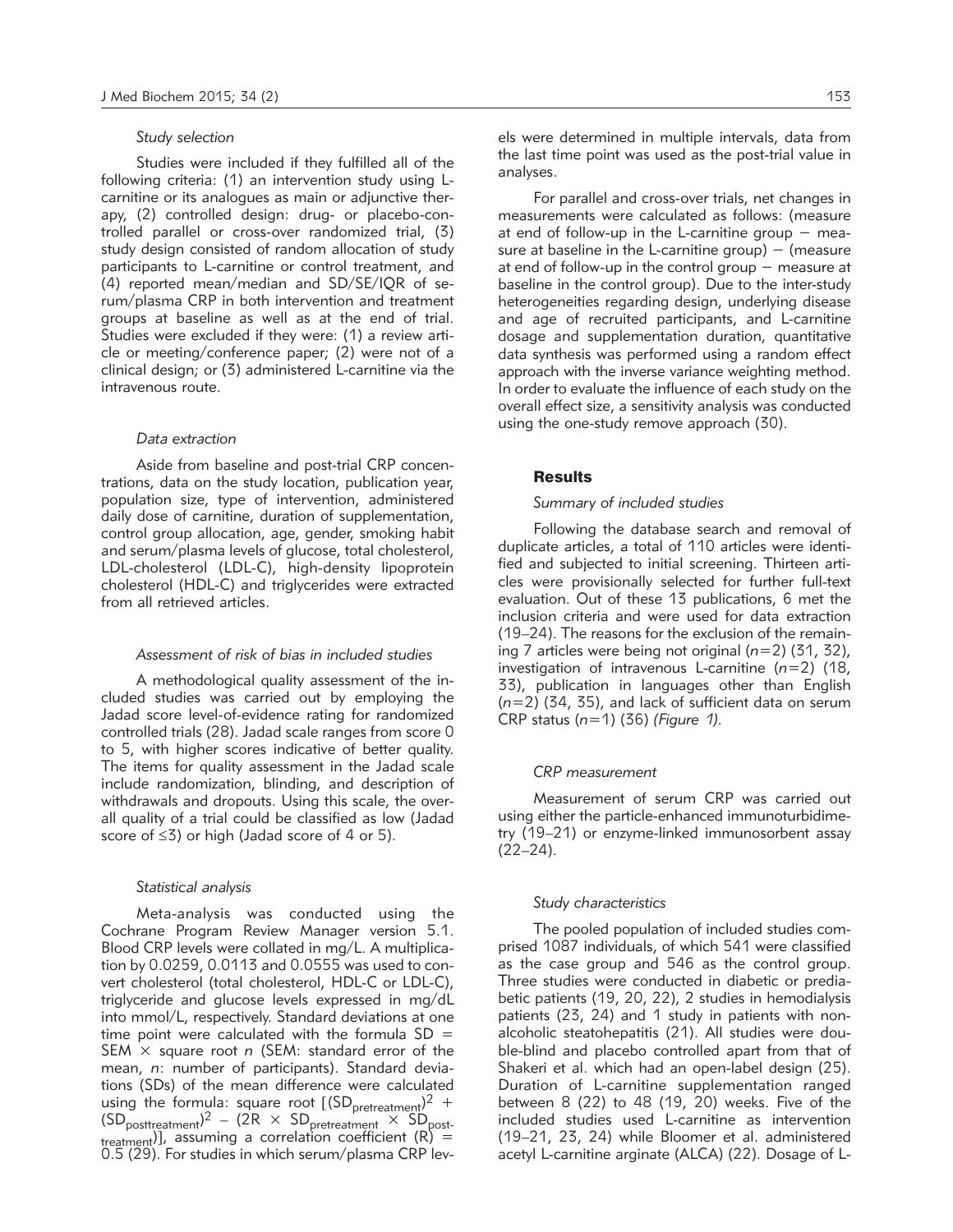

**Figure 1** Flow diagram of studies through review.

carnitine ranged between  $1-2$  g/day in all the included trials. In 4 trials, L-carnitine was used as monotherapy (21–24), while 2 studies used L-carnitine supplementation as adjunctive therapy to sibutramine (19) or orlistat (20). Characteristics of included studies are summarized in *Table I*.

The studies by Derosa et al. (20) investigated the efficacy of adjunctive therapy with L-carnitine in diabetic patients (19). In both trials, 12-month supplementation with L-carnitine was not associated with an additional benefit in terms of serum CRP reduction. There were 40% and 35% reductions in serum CRP following treatment with orlistat and sibutramine, respectively, whereas the reduction rates changed to 56% and 42% when L-carnitine was added as an adjunct. In another trial among prediabetic subjects, treatment with ALCA for 8 weeks did not result in a significant alteration in circulating CRP concentrations compared to placebo (22). In contrast to the aforementioned trials among diabetic or prediabetic patients, findings from two studies in end-stage renal disease (ESRD) patients under hemodialysis revealed a significantly improved effect on serum CRP (–41% (23) and –29% (24)) compared to control group  $(-3\% (23)$  and  $+13\% (24)$ ) following supplementation with L-carnitine. This finding is also supported in patients with nonalcoholic steatohepatitis in whom L-carnitine caused a 42.9% reduction in serum CRP which was significantly greater than that obtained by placebo (14.9%) (21).

## *Quantitative data synthesis*

A statistically significant pooled effect size [net change: –0.39 mg/L; 95% CI: –0.62 to –0.16; *p* = 0.001] was estimated for the impact of L-carnitine supplementation among 541 cases and 546 controls. Using random effect analysis, the overall inter-study heterogeneity was not found to be significant ( $1^2$  = 44%; *p* = 0.11) (*Figure 2*).

#### *Sensitivity analysis*

Findings of the one-study remove sensitivity analysis revealed that the observed CRP lowering effect of L-carnitine is robust and not dependent on a single study. The pooled effect size remained statistically significant following leaving each study out, as shown in *Table II*.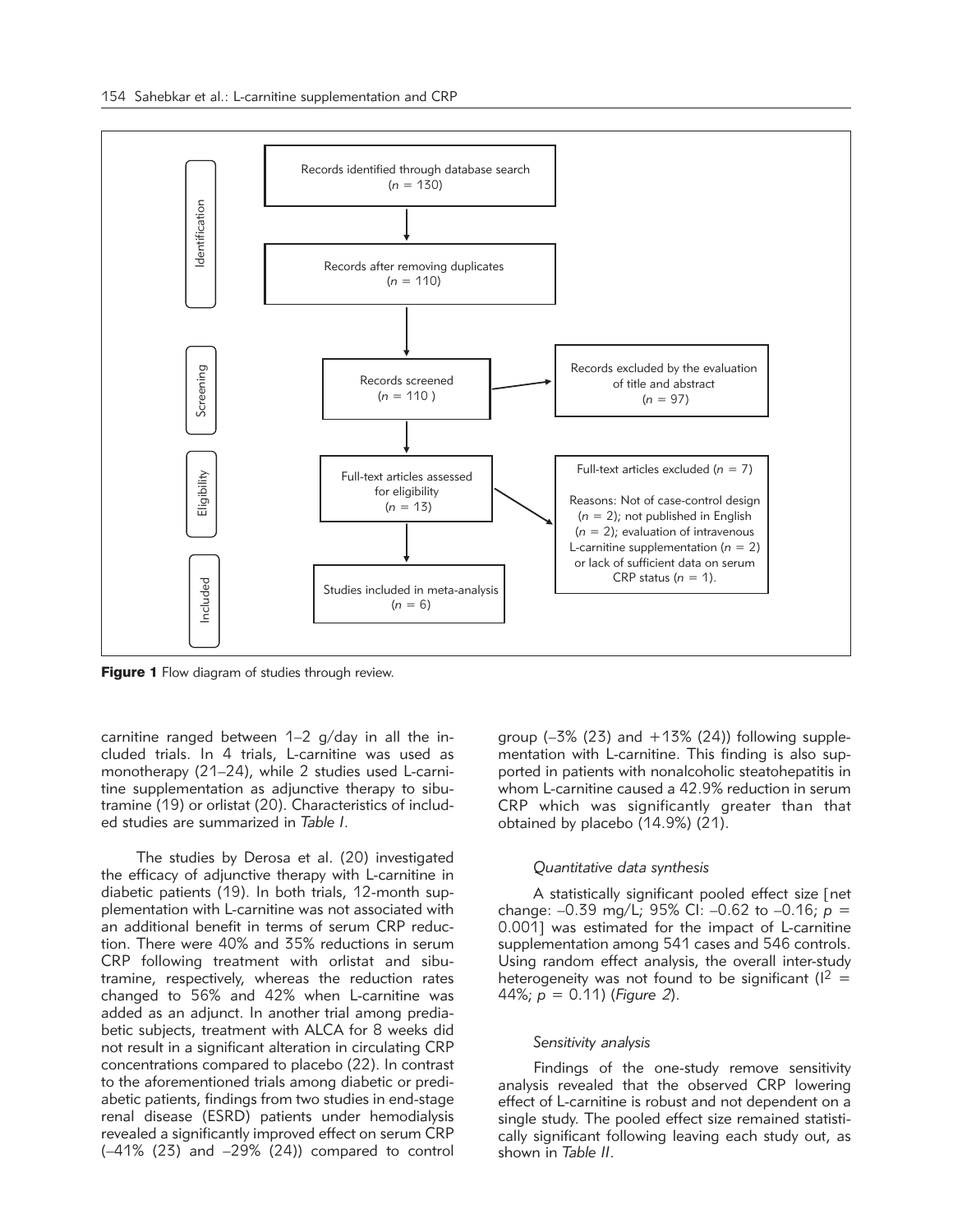Table I Characteristics of the included studies.

|                             |         | Bloomer<br>et al. (23)                                                                                                | Derosa<br>et al. (20)                                                | Derosa<br>et al. (21)                                                   | Hakeshzadeh<br>et al. (24) | Malaguarnera<br>et al. (22)                         | Shakeri<br>et al. (25)                                               |
|-----------------------------|---------|-----------------------------------------------------------------------------------------------------------------------|----------------------------------------------------------------------|-------------------------------------------------------------------------|----------------------------|-----------------------------------------------------|----------------------------------------------------------------------|
| Jadad score                 |         | 4                                                                                                                     | 5                                                                    | 5                                                                       | $\overline{5}$             | 5                                                   | $\overline{2}$                                                       |
| Year                        |         | 2009                                                                                                                  | 2011                                                                 | 2010                                                                    | 2010                       | 2010                                                | 2010                                                                 |
| Location                    |         | <b>USA</b>                                                                                                            | Italy                                                                | Italy                                                                   | Iran                       | Italy                                               | Iran                                                                 |
| Underlying<br>disease       |         | Prediabetes                                                                                                           | Uncontrolled<br>type 2<br>diabetes<br>mellitus                       | Obese patients<br>with uncon-<br>trolled type 2<br>diabetes<br>mellitus | Hemodialysis<br>patients   | Patients<br>with<br>nonalcoholic<br>steatohepatitis | Hemodialysis<br>patients<br>with Lp (a)<br>hyperlipopro-<br>teinemia |
| Duration                    |         | 8 weeks                                                                                                               | 48 weeks                                                             | 48 weeks                                                                | 12 weeks                   | 12 weeks                                            | 12 weeks                                                             |
| Control<br>treatment        |         | Placebo                                                                                                               | Sibutramine<br>$(10 \text{ mg/d})$                                   | Orlistat (120<br>mg/d)                                                  | Placebo                    | Placebo                                             | None                                                                 |
| Allocation in<br>case group |         | 3 g/d acetyl<br>L-carnitine<br>arginate<br>(eq 1350 mg<br>acetyl L-carni-<br>$time/day +$<br>1200 mg/day<br>arginine) | L-carnitine<br>$(2 g/day) +$<br>sibutramine<br>$(10 \text{ mg/day})$ | L-carnitine<br>$(2 g/day) +$<br>orlistat (120<br>mg/day)                | L-carnitine<br>(1 g/day)   | L-carnitine<br>(2 g/day)                            | L-carnitine<br>(1 g/day)                                             |
| N                           | Case    | 14                                                                                                                    | 129                                                                  | 126                                                                     | 18                         | 36                                                  | 18                                                                   |
|                             | Control | 15                                                                                                                    | 125                                                                  | 132                                                                     | 18                         | 38                                                  | 18                                                                   |
| Age                         | Case    | $31 + 3$                                                                                                              | $54 \pm 5$                                                           | $51 \pm 4$                                                              | $48 \pm 10$                | $47.9 \pm 5.4$                                      | $54.5 \pm 19.0$                                                      |
|                             | Control | $35 \pm 3$                                                                                                            | $51 \pm 4$                                                           | $53 \pm 6$                                                              | $52 \pm 14$                | $47.8 \pm 5.8$                                      | $57.0 \pm 20.0$                                                      |
| %Males                      | Case    | Ns                                                                                                                    | 50.4                                                                 | 49.2                                                                    | 33                         | 55.6                                                | 67                                                                   |
|                             | Control | <b>NR</b>                                                                                                             | 50.4                                                                 | 49.2                                                                    | 50                         | 52.6                                                | 61                                                                   |
| Smoking                     | Case    | $\circ$                                                                                                               | 31.8                                                                 | 32.6                                                                    | 0                          | <b>NR</b>                                           | 17                                                                   |
|                             | Control | $\circ$                                                                                                               | 33.6                                                                 | 36.5                                                                    | 0                          | <b>NR</b>                                           | 6                                                                    |
| Weight (kg)                 | Case    | $85 + 4*$                                                                                                             | $96.9 \pm 10.8$                                                      | $95.1 \pm 10.3$                                                         | $59\pm8$                   | NR.                                                 | $65 + 16$                                                            |
|                             | Control | $91 + 5$                                                                                                              | $97.7 \pm 11.4$                                                      | $94.5 \pm 9.6$                                                          | $64 + 9$                   | <b>NR</b>                                           | $63 + 11$                                                            |
| BMI (kg/m <sup>2</sup> )    | Case    | $28.5 \pm 1.9$                                                                                                        | $33.9 + 3.5$                                                         | $32.9 \pm 2.8$                                                          | $24 + 4$                   | $26.6 + 3.7$                                        | $23 + 4$                                                             |
|                             | Control | $31.7 \pm 2.1$                                                                                                        | $33.4 \pm 5.2$                                                       | $33.1 \pm 2.9$                                                          | $24.5 + 4$                 | $26.5 \pm 3.8$                                      | $23 \pm 3$                                                           |
| TC (mmol/L)                 | Case    | $5.6 + 0.3$                                                                                                           | $5.7 \pm 0.7$                                                        | $5.8 + 0.6$                                                             | NR.                        | $6.3 \pm 0.6$                                       | NR.                                                                  |
|                             | Control | $4.8 + 0.4$                                                                                                           | $5.8 + 0.7$                                                          | $5.7 \pm 0.6$                                                           | <b>NR</b>                  | $6.0 + 0.9$                                         | <b>NR</b>                                                            |
| TG (mmol/L)                 | Case    | <b>NR</b>                                                                                                             | $1.2 \pm 0.5$                                                        | $1.2 \pm 0.5$                                                           | NR.                        | $3.1 \pm 0.9$                                       | <b>NR</b>                                                            |
|                             | Control | <b>NR</b>                                                                                                             | $1.2 \pm 0.5$                                                        | $1.2 \pm 0.5$                                                           | NR.                        | $3.0 + 1.0$                                         | NR.                                                                  |
| HDL-C (mmol/L)              | Case    | $1.3 \pm 0.2$                                                                                                         | $1.1 \pm 0.2$                                                        | $1.1 \pm 0.2$                                                           | NR                         | $0.9 + 0.1$                                         | <b>NR</b>                                                            |
|                             | Control | $1.2 \pm 0.1$                                                                                                         | $1.1 \pm 0.2$                                                        | $1.2 \pm 0.2$                                                           | NR.                        | $1.0 + 0.1$                                         | <b>NR</b>                                                            |
| LDL-C (mmol/L)              | Case    | $3.3 \pm 0.3$                                                                                                         | $4.1 \pm 0.4$                                                        | $4.1 \pm 0.4$                                                           | NR.                        | $4.7 \pm 0.8$                                       | <b>NR</b>                                                            |
|                             | Control | $3.2 \pm 0.2$                                                                                                         | $4.1 \pm 0.4$                                                        | $4.0 \pm 0.4$                                                           | NR.                        | $4.4 \pm 0.9$                                       | <b>NR</b>                                                            |
| FPG (mmol/L)                | Case    | $6.0 + 0.3$                                                                                                           | $8.1 \pm 1.2$                                                        | $7.8 + 1.1$                                                             | NR.                        | $6.1 \pm 0.7$                                       | <b>NR</b>                                                            |
|                             | Control | $6.2 + 0.3$                                                                                                           | $8.0 \pm 1.1$                                                        | $7.5 + 0.9$                                                             | <b>NR</b>                  | $6.0 + 0.7$                                         | <b>NR</b>                                                            |

\*Values are stated as mean  $\pm$  SD. NR: not reported.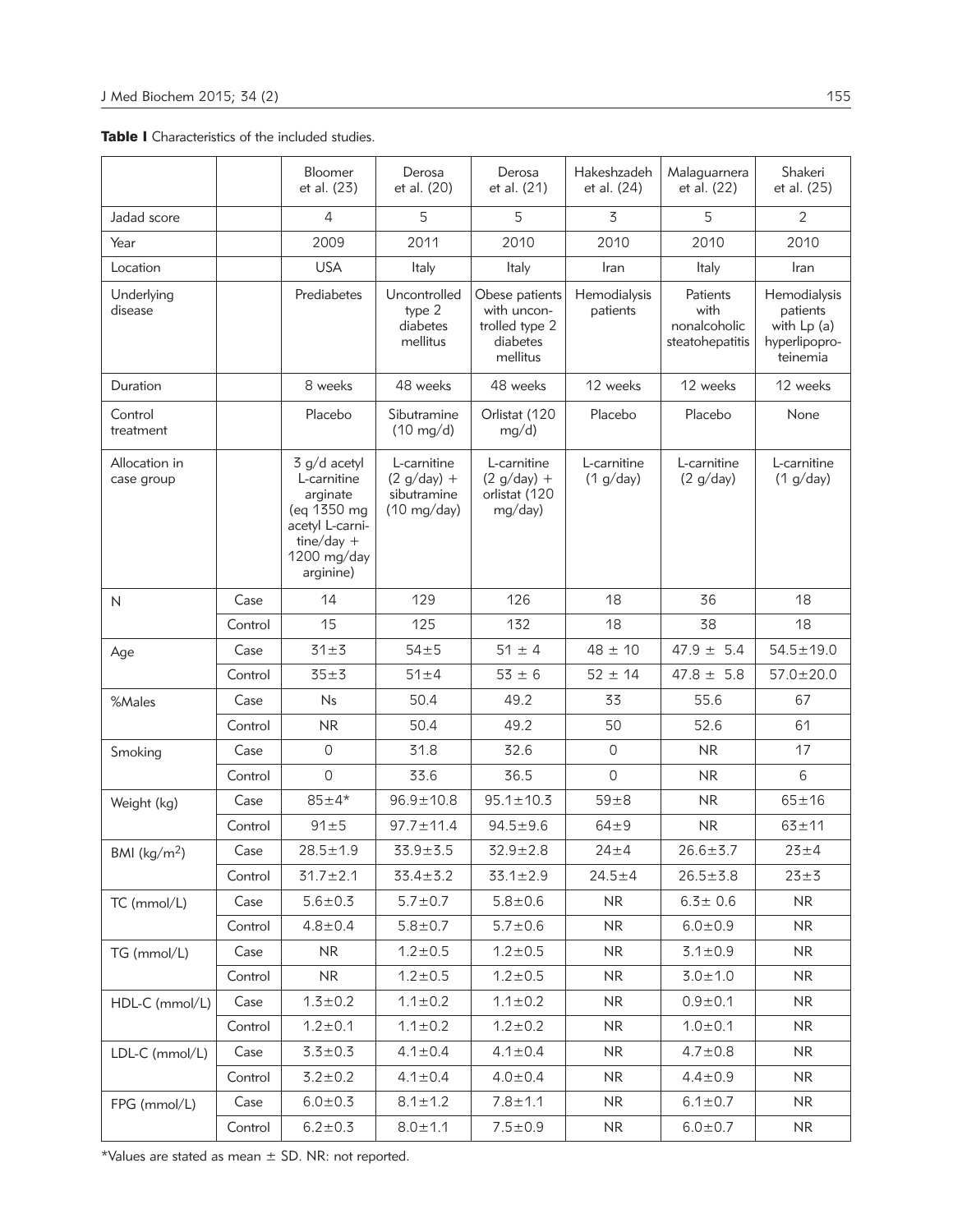|                                                                                          | L-carnitine |             | Control |             |            | Std. Mean Difference |        | Std. Mean Difference               |                                                             |                    |
|------------------------------------------------------------------------------------------|-------------|-------------|---------|-------------|------------|----------------------|--------|------------------------------------|-------------------------------------------------------------|--------------------|
| Study or Subgroup                                                                        | Mean        | SD.         | Total   | Mean        |            | SD Total             | Weight | IV, Random, 95% Cl Year            |                                                             | IV, Random, 95% CI |
| Bloomer et al. 2009                                                                      | $-0.04$     | 1.27        | 14      | 0.09        | 1.59       | 15                   | 8.3%   | $-0.09$ [ $-0.82$ , 0.64]          | 2009                                                        |                    |
| Hakeshzadeh et al. 2010                                                                  | $-3.1$      | 4.5         | 18      | $-0.2$      | - 3.6      | 18                   | 9.4%   | $-0.70$ [ $-1.37$ , $-0.02$ ]      | 2010                                                        |                    |
| Shakeri et al. 2010                                                                      |             | $-1.6$ 2.86 | 18      |             | 0.4 2.81   | 18                   | 9.4%   | $-0.69$ [ $-1.36$ , $-0.01$ ] 2010 |                                                             |                    |
| Malaguarnera et al. 2010                                                                 |             | $-3.9$ 3.15 | 36      |             | $-1.3$ 3.3 | 38                   | 15.4%  | $-0.80$ [ $-1.27$ , $-0.32$ ] 2010 |                                                             |                    |
| Derosa et al. 2010                                                                       |             | $-1.5$ 1.64 | 126     |             | $-1$ 1.4   | 132                  | 28.8%  | $-0.33$ [ $-0.57$ , $-0.08$ ]      | 2010                                                        |                    |
| Derosa et al. 2011                                                                       | $-1.1$      | - 1.56      | 129     | $-0.9$ 1.57 |            | 125                  | 28.8%  | $-0.13$ [ $-0.37$ , 0.12]          | -2011                                                       |                    |
| Total (95% CI)                                                                           |             |             | 341     |             |            | 346                  |        | 100.0% -0.39 [-0.62, -0.16]        |                                                             |                    |
| Heterogeneity: Tau <sup>2</sup> =0.03; Chi <sup>2</sup> =8.96, df=5 (P=0.11); $1^2$ =44% |             |             |         |             |            |                      |        |                                    |                                                             |                    |
| Test for overall effect: $Z=3.27$ (P=0.001)                                              |             |             |         |             |            |                      |        |                                    | 05<br>$-0.5$<br>Favors L-carnitine<br><b>Favors</b> control |                    |

Figure 2 Net change in serum CRP concentrations associated with L-carnitine supplementation. The overall effect size has been obtained using a random effect model and weighted by inverse variance of each trial.

|                             | C-reactive protein                           |                 |          |  |  |  |  |
|-----------------------------|----------------------------------------------|-----------------|----------|--|--|--|--|
| Excluded study              | Standardized<br>mean<br>difference<br>(mg/L) | 95% CI          | p-value  |  |  |  |  |
| Overall                     | $-0.39$                                      | $-0.62 - -0.16$ | 0.001    |  |  |  |  |
| Bloomer<br>et al. 2009      | $-0.43$                                      | $-0.69 - -0.17$ | 0.001    |  |  |  |  |
| Hakeshzadeh<br>et al. 2010  | $-0.36$                                      | $-0.61 - -0.11$ | 0.004    |  |  |  |  |
| Malaguarnera<br>et al. 2010 | $-0.29$                                      | $-0.48 - -0.10$ | 0.003    |  |  |  |  |
| Derosa<br>et al. 2010       | $-0.45$                                      | $-0.79 - -0.10$ | 0.010    |  |  |  |  |
| Shakeri<br>et al. 2010      | $-0.36$                                      | $-0.61 - -0.11$ | 0.004    |  |  |  |  |
| Derosa<br>et al. 2011       | $-0.48$                                      | $-0.72 - -0.24$ | < 0.0001 |  |  |  |  |

Table II Leave-one-out sensitivity analysis of pooled effect size.

# **Discussion**

Overall, the findings arising from the present meta-analysis revealed a significant and positive effect of L-carnitine supplementation in reducing the circulating levels of CRP. Of the six included trials, three favored the significant effect of L-carnitine on CRP (21, 23, 24). Two studies which reported negative data on the efficacy of L-carnitine were those which investigated L-carnitine as an adjunctive therapy (19, 20). This disparity in findings may be due to the impact of sibutramine and orlistat which were used in combination with L-carnitine in the above referenced studies. Sibutramine and orlistat have been previously reported to possess antiinflammatory properties and to be capable of reducing serum concentrations of CRP (37, 38). Besides, in both of the aforementioned studies, although the reduction in serum CRP was comparable between the groups after 12 months, the decreasing trend started earlier in the group that received the L-carnitine supplement. Finally, both studies by Derosa et al. (38) were performed among obese individuals who normally bear a heightened state of inflammation. Hence, the antiobesity effects of orlistat and sibutramine, reflected as reduced weight and BMI, are likely to predominate over any antiinflammatory effect of L-carnitine and could account for a substantial part of the observed antiinflammatory effects. The study by Bloomer et al. is another study which failed to find a significant CRP lowering effect from L-carnitine (23). However, this latter study had the lowest duration of supplementation which could be regarded as a probable reason for not detecting any effect from L-carnitine.

Findings from the sensitivity analysis implied that the detected significance for the efficacy of L-carnitine is robust and not considerably affected by a single study. It is interesting to note that the weighted pooled estimate for the effect of L-carnitine on circulating levels of CRP is greater than those reported from previous meta-analyses on soy isoflavones (40) and telmisartan (41), but lower than those of fibrates (42) and statins (6).

Further, beside its overreported role as a biomarker of the risk and severity of atherosclerosis and cardiovascular disorders (43), CRP has been suggested to play an active role in the pathogenesis of CVD (39, 44). Clues to the atherogenic potential of CRP include its interaction with lipoproteins and other components of atheroma which leads to subsequent activation of the complement system and inflammation cascade (44, 45). Furthermore, there have been claims stating that CRP can trigger proinflammatory and proapoptotic responses through complementindependent mechanisms such as overexpression of cytokines, adhesion molecules, etc. (46). Since the significant combined effect size calculated in the present study was mainly derived from studies on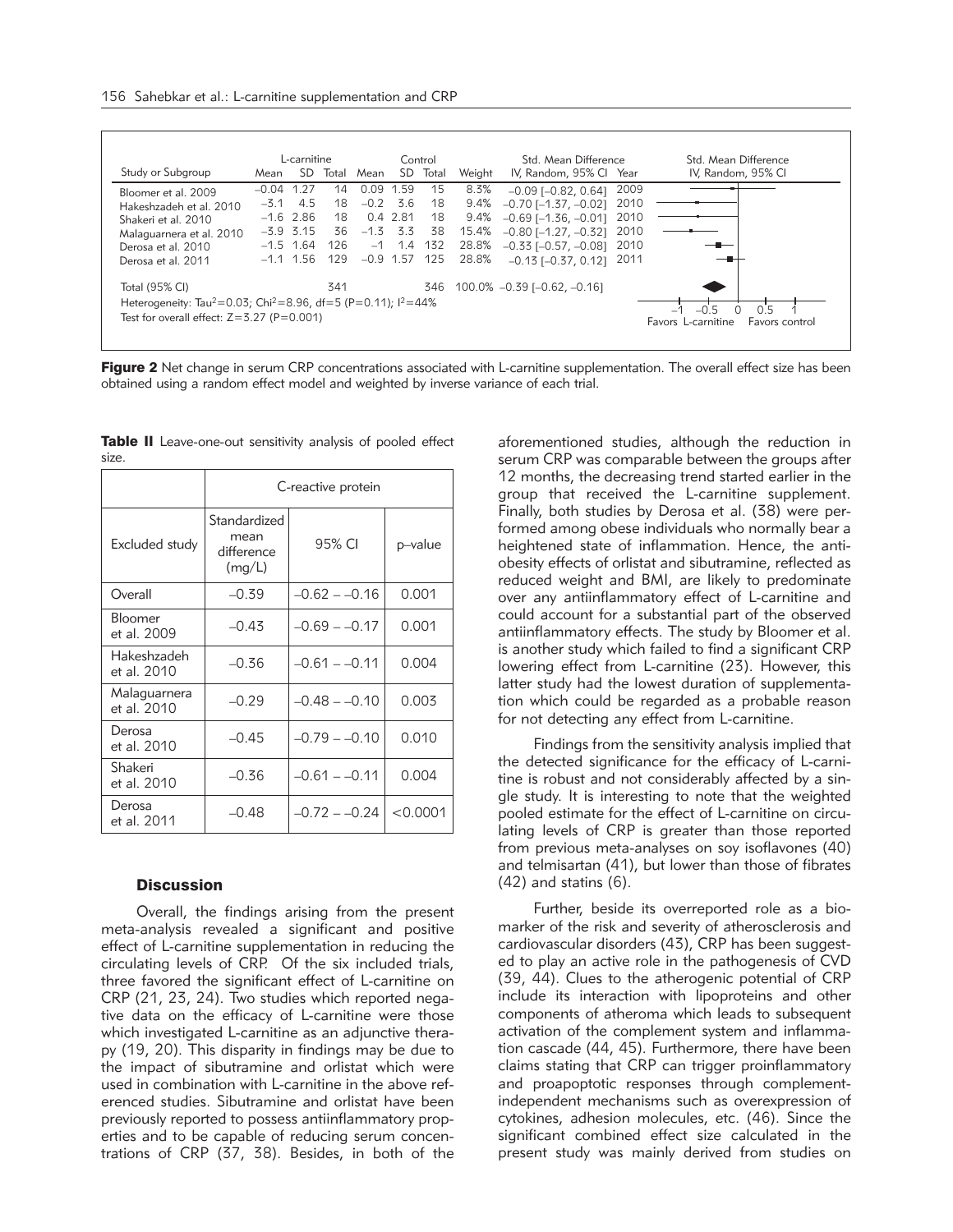hemodialysis patients, the clinical benefits of L-carnitine supplementation might be especially important for patients with chronic renal failure or end-stage renal disease who are on hemodialysis, as CVD is the leading cause of death among these patients (47). Moreover, heightened inflammation, as characterized by elevated CRP levels, has been shown to be associated with CVD and mortality in patients with endstage renal disease (48).

There are several limitations that need to be taken into account prior to any interpretation of the present results. As the most important limitation, the number of studies included in the quantitative data synthesis was small. The present work was an attempt to define the inclusion criteria in such a way that eligible studies would constitute a homogenous population. Nonetheless, there was still inter-study variability regarding the underlying disease, age, smoking habit and anthropometric indices of the recruited patient populations. It is anticipated that these hetero-

## **References**

- 1. Hansson GK, Robertson AK, Söderberg-Nauclér C. Inflammation and atherosclerosis. Annu Rev Pathol 2006; 1: 297–329.
- 2. Paoletti R, Gotto Jr. AM, Hajjar DP. Inflammation in atherosclerosis and implications for therapy. Circulation 2004; 109: III20–6.
- 3. Pepys MB, Hirschfield GM. C-reactive protein: a critical update. J Clin Invest 2003; 111: 1805–12.
- 4. Emerging Risk Factors Collaboration, Kaptoge S, Di Angelantonio E, Lowe G, Pepys MB, Thompson SG, Collins R, Danesh J. C-reactive protein concentration and risk of coronary heart disease, stroke, and mortality: an individual participant meta-analysis. Lancet 2010; 375: 132–40.
- 5. Ridker PM, Danielson E, Fonseca FA, Genest J, Gotto AM Jr., Kastelein JJ, et al. Reduction in C-reactive protein and LDL cholesterol and cardiovascular event rates after initiation of rosuvastatin: a prospective study of the JUPITER trial. Lancet 2009; 373: 1175–82.
- 6. Hao PP, Chen YG, Wang XL, Xu F, Wang JL, Zhang Y. A meta-analysis of the effects of statins on serum Creactive protein in Chinese population with coronary heart disease or hyperlipidemia. Chinese Science Bulletin 2009; 54: 4404–10.
- 7. He ZF, Liu F, Zhai SD, Wu XA, Wang T, Liang L. Statins therapy for C-reactive protein and carotid intima-media thickness in patients with cerebral infarction: A systematic review. Chinese Journal of Evidence-Based Medicine 2009; 9: 873–9.
- 8. Greenland P, Alpert JS, Beller GA, Benjamin EJ, Budoff MJ, Fayad ZA, et al. 2010 ACCF/AHA guideline for assessment of cardiovascular risk in asymptomatic adults: a report of the American College of Cardiology

geneities have been covered, at least in part, by applying the random effect model of analysis. Finally, the prevalence of cardiometabolic risk factors was not uniformly expressed across all the included studies. Therefore, it was not possible to correct the estimated pooled effect for these risk factors.

# Conclusion

The overall findings of the present meta-analysis support the clinically relevant benefit of L-carnitine supplementation in lowering the circulating levels of CRP. Conducting future, large-scale, randomized clinical trials is warranted in homogenous populations to verify the findings of this meta-analysis.

#### Conflict of interest statement

The authors stated that there are no conflicts of interest regarding the publication of this article.

Foundation/American Heart Association Task Force on Practice Guidelines. J Am Coll Cardiol 2010; 56: e50–103.

- 9. Bremer J. Carnitine metabolism and functions. Physiol Rev 1983; 63: 142–80.
- 10. Foster DW. The role of the carnitine system in human metabolism. Ann N Y Acad Sci 2004; 1033: 1–16.
- 11. Abd-Allah AR, Al-Majed AA, Al-Yahya AA, Fouda SI, Al-Shabana OA. L-Carnitine halts apoptosis and myelosuppression induced by carboplatin in rat bone marrow cell cultures (BMC). Arch Toxicol 2005; 79: 406–13.
- 12. Liu J, Head E, Kuratsune H, Cotman CW, Ames BN. Comparison of the effects of l-carnitine and acetyl-l-carnitine on carnitine levels, ambulatory activity and oxidative stress biomarkers in the brain of old rats. Ann N Y Acad Sci 2004; 1033: 117–31.
- 13. Buyse J, Swennen Q, Niewold TA, Klasing KC, Janssens GPJ, Baumgartner M, et al. Dietary l-carnitine supplementation enhances the lipopolysaccharide-induced acute phase protein response in broiler chickens. Veterinary Immunol Immunopathol 2007; 118: 154–9.
- 14. De Rosa M, Boggia B, Amalfi B, Zarrilli S, Vita A, Colao A, et al. Correlation between seminal carnitine and functional spermatozoal characteristics in men with semen dysfunction of various origins. Drugs R D 2005; 6: 1–9.
- 15. Flanagan JL, Simmons PA, Vehige J, Willcox MD, Garrett Q. Role of carnitine in disease. Nutr Metab (Lond) 2010; 7: 30.
- 16. Retter AS. Carnitine and its role in cardiovascular disease. Heart Dis 1999; 1: 108–13.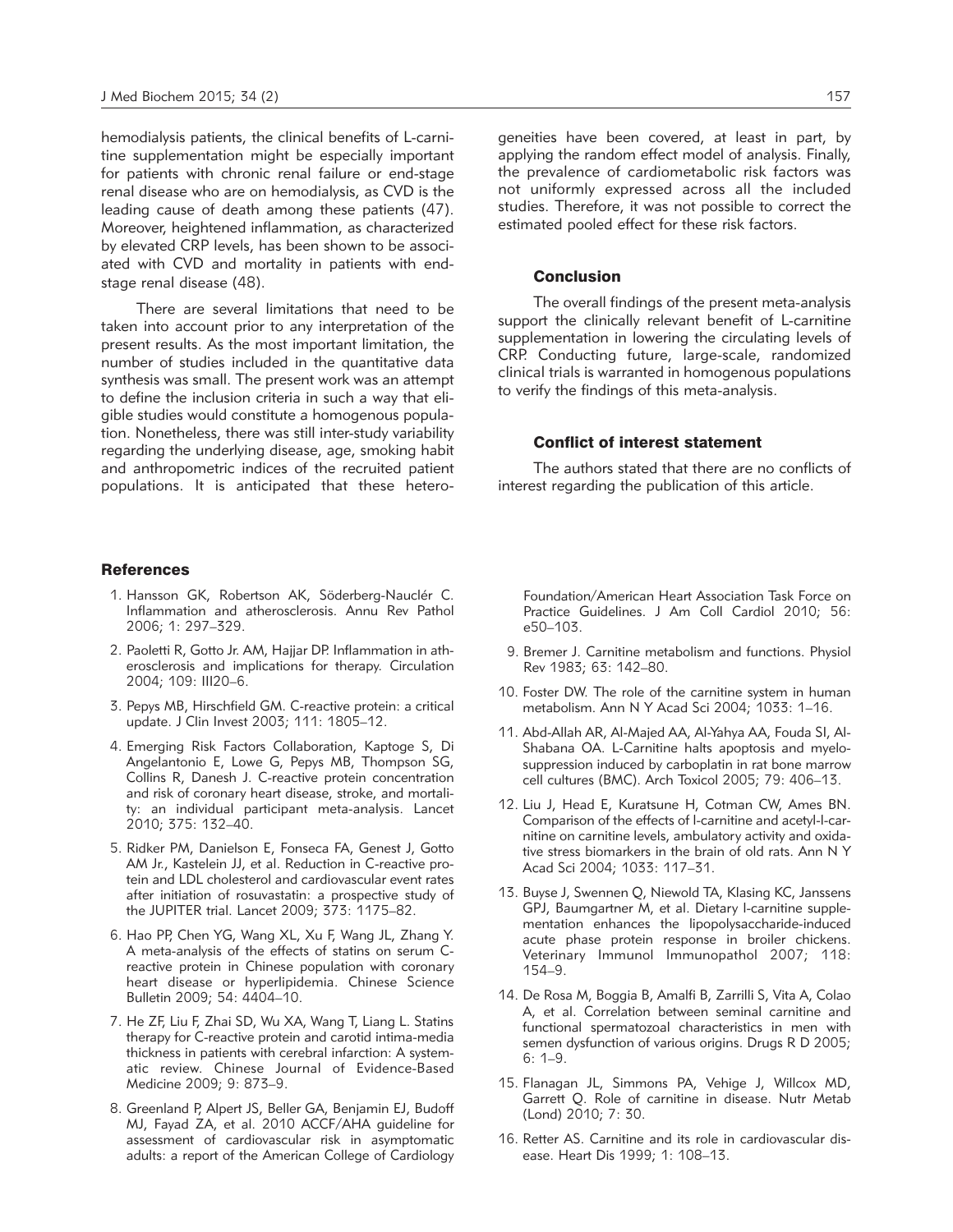- 17. Arsenian MA. Carnitine and its derivatives in cardiovascular disease. Prog Cardiovasc Dis 1997; 40: 265–86.
- 18. Ferrari R, Merli E, Cicchitelli G, Mele D, Fucili A, Ceconi C. Therapeutic effects of L-carnitine and propionyl-Lcarnitine on cardiovascular diseases: a review. Ann N Y Acad Sci 2004; 1033: 79–91.
- 19. Iliceto S, Scrutinio D, Bruzzi P, D'Ambrosio G, Boni L, Di Biase M, et al. Effects of L-carnitine administration on left ventricular remodelling after acute anterior myocardial infarction: the L-Carnitine Ecocardiografia Digitalizzata Infarto Miocardico (CEDIM) Trial. J Am Coll Cardiol 1995; 26: 380–7.
- 20. Derosa G, Maffioli P, Salvadeo SA, Ferrari I, Gravina A, Mereu R, et al. Effects of combination of sibutramine and L-carnitine compared with sibutramine monotherapy on inflammatory parameters in diabetic patients. Metabolism 2011; 60: 421–9.
- 21. Derosa G, Maffioli P, Ferrari I, D'Angelo A, Fogari E, Palumbo I, et al. Orlistat and L-carnitine compared to orlistat alone on insulin resistance in obese diabetic patients. Endocr J 2010; 57: 777–86.
- 22. Malaguarnera M, Gargante MP, Russo C, Antic T, Vacante M, Avitabile T, et al. L-carnitine supplementation to diet: A new tool in treatment of nonalcoholic steatohepatitis: a randomized and controlled clinical trial. Am J Gastroenterol 2010; 105: 1338–45.
- 23. Bloomer RJ, Fisher-Wellman KH, Tucker PS. Effect of oral acetyl L-carnitine arginate on resting and postprandial blood biomarkers in pre-diabetics. Nutr Metab (Lond) 2009; 6: 25.
- 24. Hakeshzadeh F, Tabibi H, Ahmadinejad M, Malakoutian T, Hedayati M. Effects of L-Carnitine supplement on plasma coagulation and anticoagulation factors in hemodialysis patients. Ren Fail 2010; 32: 1109–14.
- 25. Shakeri A, Tabibi H, Hedayati M. Effects of L-carnitine supplement on serum inflammatory cytokines, C-reactive protein, lipoprotein (a), and oxidative stress in hemodialysis patients with Lp (a) hyperlipoproteinemia. Hemodial Int 2010; 14: 498–504.
- 26. Suchitra MM, Ashalatha VL, Sailaja E, Rao AM, Reddy VS, Bitla AR, et al. The effect of L-carnitine supplementation on lipid parameters, inflammatory and nutritional markers in maintenance hemodialysis patients. Saudi J Kidney Dis Transpl 2011; 22: 1155–9.
- 27. Moher D, Liberati A, Tetzlaff J, Altman DG. Preferred reporting items for systematic reviews and meta-analyses: the PRISMA statement. BMJ 2009; 339: b2535.
- 28. Jadad AR, Moore RA, Carroll D, Jenkinson C, Reynolds DJ, Gavaghan DJ, et al. Assessing the quality of reports of randomized clinical trials: is blinding necessary? Control Clin Trials 1996; 17: 1–12.
- 29. Higgins JPT, Green S, editors. Cochrane handbook for systematic reviews of interventions Version 5.0.2. The Cochrane Collboration 2009.
- 30. Sahebkar A. Does PPAR 2 gene Pro12Ala polymorphism affect nonalcoholic fatty liver disease risk? Evidence from a meta-analysis. DNA Cell Biol 2013; 32: 188–98.
- 31. Savica V, Calvani M, Benatti P, Santoro D, Monardo P, Peluso G, et al. Carnitine system in uremic patients: molecular and clinical aspects. Semin Nephrol 2004; 24: 464–8.
- 32. Bellinghieri G, Santoro D, Calvani M, Savica V. Role of carnitine in modulating acute-phase protein synthesis in hemodialysis patients. J Ren Nutr 2005; 15: 13–17.
- 33. Savica V, Santoro D, Mazzaglia G, Ciolino F, Monardo P, Calvani M, et al. L-carnitine infusions may suppress serum C-reactive protein and improve nutritional status in maintenance hemodialysis patients. J Ren Nutr 2005; 15: 225–30.
- 34. Mortazavi M, Asgari S, Ghassami M, Seirafian S, Taheri S, Naini AE, et al. The effect of oral L-carnitine on serum albumin and inflammatory markers levels in patients under peritoneal dialysis: A randomized controlled trial. Journal of Isfahan Medical School 2011; 29: 546–54.
- 35. Fu RG, Wang L, Zhou JG, Ma F, Liu XD, Ge H, et al. The effect of levocarnitine on nutritional status and lipid metabolism during long-term maintenance hemodialysis. Academic Journal of Xi'an Jiaotong University 2010; 22: 203–37.
- 36. Duranay M, Akay H, Yilmaz FM, Şeneş M, Tekeli N, Yücel D. Effects of L-carnitine infusions on inflammatory and nutritional markers in haemodialysis patients. Nephrol Dial Transplant 2006; 21: 3211–14.
- 37. Yesilbursa D, Serdar A, Heper Y, Sarac M, Coskun S, Kazazoglu AR, et al. The effect of orlistat-induced weight loss on interleukin-6 and C-reactive protein levels in obese subjects. Acta Cardiol 2005; 60: 265–9.
- 38. Derosa G, Maffioli P, Ferrari I, Palumbo I, Randazzo S, D'Angelo A, et al. Variation of inflammatory parameters after sibutramine treatment compared to placebo in type 2 diabetic patients. J Clin Pharm Ther 2011; 36: 592–601.
- 39. Popović Lj, Lalić K, Vasović O, Drašković Radojković D, Rajković N, Singh S, Stošić Lj, Čivčić M, Škorić Hinić Lj, Petrović Vujić T. C-reactive protein predicts progression of peripheral arterial disease in patients with type 2 diabetes: a 5-year follow-up study. J Med Biochem 2014; 33: 347–55.
- 40. Dong JY, Wang P, He K, Qin LQ. effect of soy isoflavones on circulating C-reactive protein in post-menopausal women: Meta-analysis of randomized controlled trials. Menopause 2011; 18: 1256–62.
- 41. Takagi H, Yamamoto H, Iwata K, Goto SN, Umemoto T. Effects of telmisartan on C-reactive protein levels: a meta-analysis of randomized controlled trials. Int J Cardiol 2012; 156: 238–41.
- 42. Ye J, Kiage JN, Arnett DK, Bartolucci AA, Kabagambe EK. Short-term effect of fenofibrate on C-reactive protein: A meta-analysis of randomized controlled trials. Diabetol Metab Syndr 2011; 3: 24.
- 43. Danesh J, Wheeler JG, Hirschfield GM, Eda S, Eiriksdottir G, Rumley A, et al. C-reactive protein and other circulating markers of inflammation in the predic-